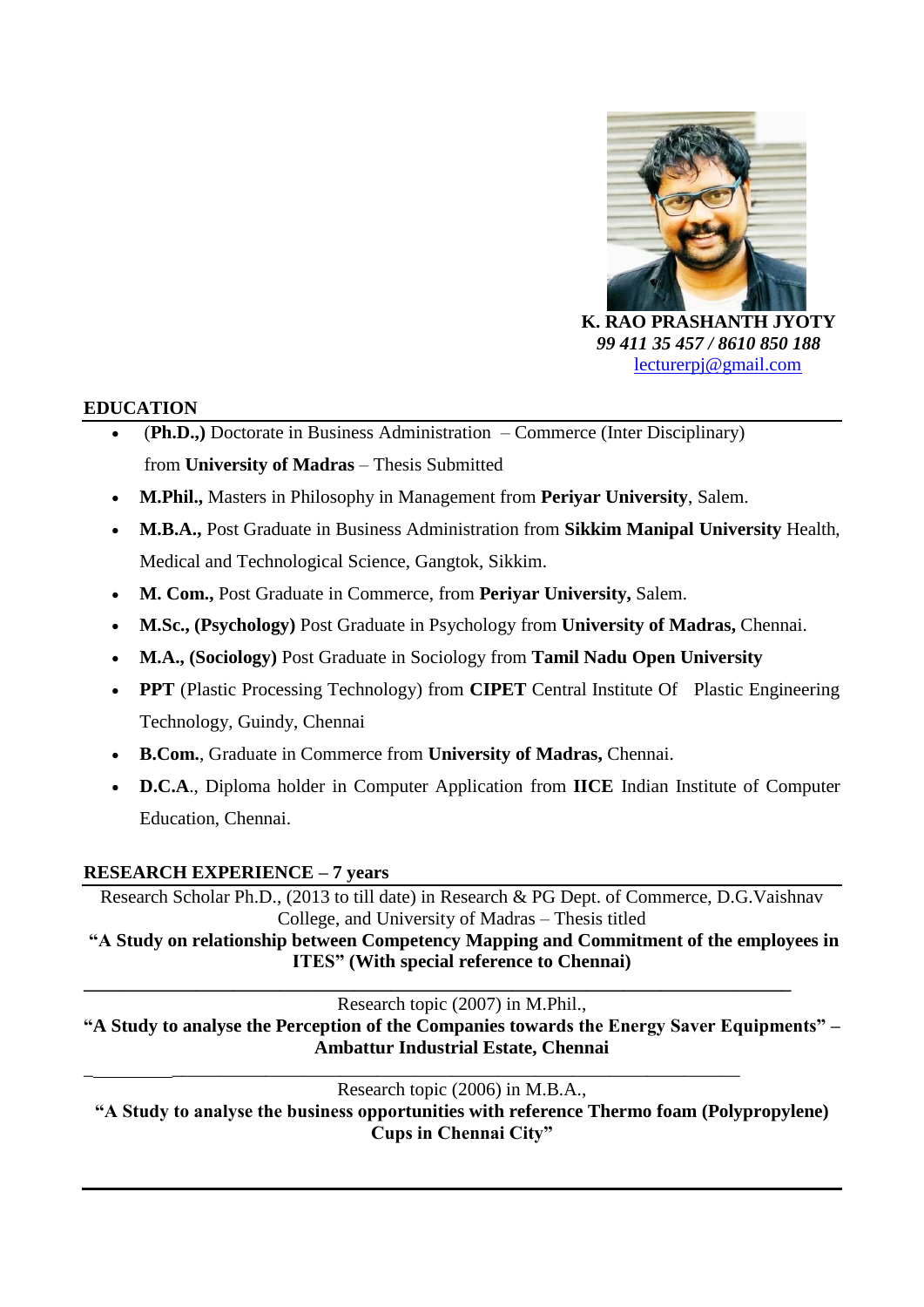# *"Investigating to understand the techniques required to improvise the competencies of the students to fulfill the expectations of the recruiter"*

#### **HONORS AND AWARDS**

 Received **3 Best Paper Awards** in 2 International Conference and 1 National Level **Conference** 

| Need for Effective E-Governance in   Issues and Challenges of E- $\vert$ G.S.S. Jain College $\vert$ 11 <sup>th</sup> |                         |    |                |          |
|-----------------------------------------------------------------------------------------------------------------------|-------------------------|----|----------------|----------|
| Corporate sectors.                                                                                                    | Governance              | 1n | the for Women, | December |
|                                                                                                                       | <b>Corporate Sector</b> |    | Chennai        | 2015     |

| 'Role of Small Scale Business in Sustainability |  |                              |    |             |  | and $\vert$ G.S.S. Jain College $\vert$ 11 <sup>th</sup> |  |
|-------------------------------------------------|--|------------------------------|----|-------------|--|----------------------------------------------------------|--|
| Developing the Economy of India                 |  | - Transformation             | of | Small   for |  | Women, October                                           |  |
| Little Drops Make a Mighty Ocean                |  | Business In Inclusive Growth |    | l Chennai   |  | 2017                                                     |  |
|                                                 |  |                              |    |             |  |                                                          |  |

| Competency Mapping and Commitment Emerging dynamics of S.K.P.College                    |          |  | for $\sqrt{23^{rd}}$ |
|-----------------------------------------------------------------------------------------|----------|--|----------------------|
| of the Employees in ITES – A study for $\vert$ commerce in global $\vert$ Women-Chennai |          |  | August               |
| employee empowerment economically                                                       | scenario |  | 2018                 |

- **Panel Member** for **National Conference** on Emerging Trends in Humanities and Sciences Dr. MGR Education and Research Institute EMERGE 13<sup>th</sup> April 2018
- **Judged** more than **54 cultural events** several colleges all over Chennai till date, 25th Jan 2019.

#### **TEACHING & MENTORING EXPERIENCE**

- Worked as an Assistant Professor in the Department of Commerce at J.A. Arts and Science College, Mogappair, Chennai. (2006 -08).
- Headed the Department of BBA in A.A Arts and Science College, Koyembedu, Chennai. (2008-10)
- Worked as a visiting faculty at
	- o Arignar Anna College for M.B.A.,
	- o Ceoronet Institute for M.B.A.,
	- o NIHM for Graduation Courses.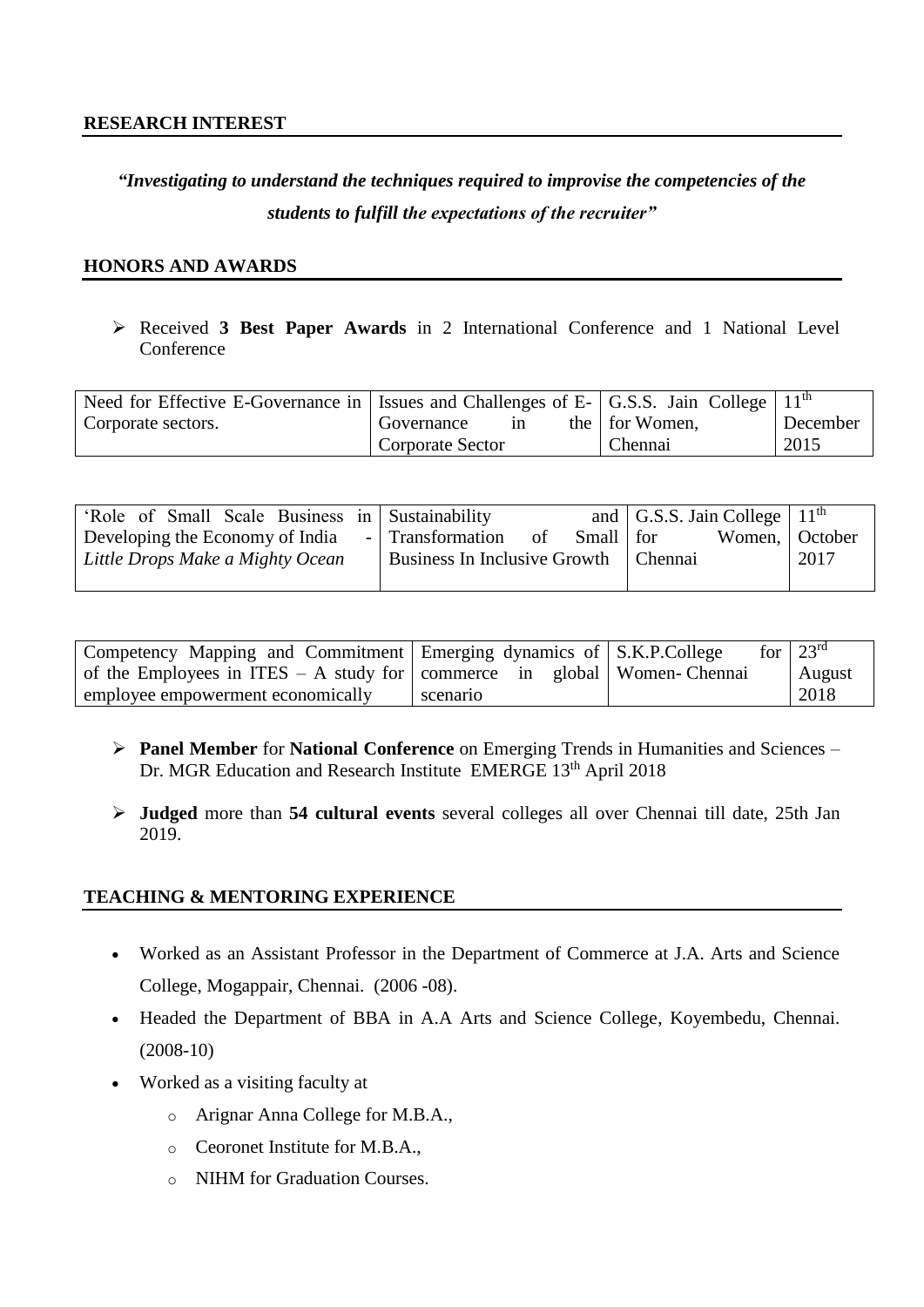- o Jain College Minjur for M.B.A.,
- $\circ$  Versatile B School for M.B.A.,
- o AVIDUS B- School for M.B.A.,
- o Magic Hive B- School for M.B.A.,

**Working as an Assistant Professor in the Department of B.B.A., at D.G.Vaishnav College, Arumbakkam, Chennai – 600106, Since 26 July 2010**

#### **CONTRIBUTION IN BENEFITING THE STUDENTS - ACADEMICALLY**

Authored a book titled **"Build Your Business"** - March 2014

#### **Edited 5 Generic Hand Books @ 20 /-**

1. Hand Book on Production Management, 2.Hand Book on Business Communication,

3. Hand Book on Entrepreneurial Development, 4.Hand book on Personality Development

- 5. Hand book on Research Methodology
- **CONTRIBUTION IN BENEFITING THE STUDENTS – EXTRAVAGANZA**

Trained students of BBA, D.G.Vaishnav College for various cultural activities such as,

*Ad zap, Mime, Shipwreck, Debate, Stress Interview, Clash of lawyers, Short film, Channel surfing, Voice over, Ad Review.*

#### **PUBLICATIONS –** *INTERNATIONAL CONFERENCE*

| <b>S.No.</b> | <b>Paper Titled</b>          | <b>Conference Theme</b> | <b>Venue</b>         | Date                  |
|--------------|------------------------------|-------------------------|----------------------|-----------------------|
|              | The reach and impact of      | Challenges and issues   | Ramakrishna          | 7th Sep               |
|              | microfinance on developing   | of emerging economies   | MissionVivekanandha  | 2012                  |
|              | economics                    | in the economic order   | $college - Mylapore$ |                       |
|              |                              | for developing the      | Chennai              |                       |
|              |                              | world economy           |                      |                       |
| 2            | Role of Education            | Quality of Higher       | D.G. Vaishnav        | $12^{th}$ & $13^{th}$ |
|              | Institutions in Improving    | Education & Economic    | College,             | April                 |
|              | <b>Higher Education</b>      | Development (HEED)      | Arumbakkam,          | 2013                  |
|              |                              |                         | Chennai              |                       |
| 3            | Right men at the right place | Business intelligence   | Chellammal           | 8 <sup>th</sup> March |
|              |                              | and innovations for     | Women's college $-$  | 2014                  |
|              |                              | emerging markets        | Guindy, Chennai      |                       |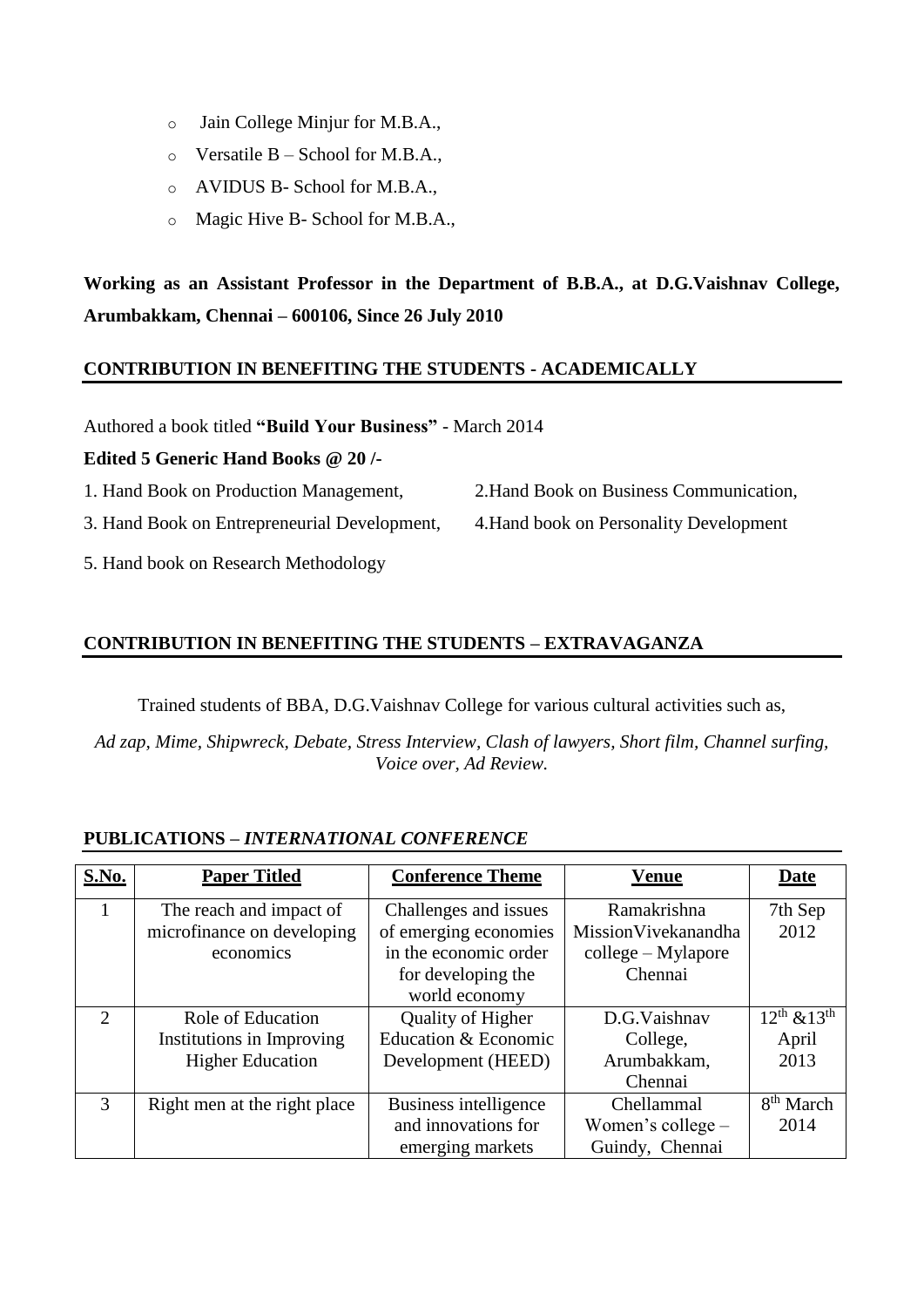| $\overline{4}$ | Skill in Entrepreneurship                       | Management practices    | D.G.Vaishnav           | 7 <sup>th</sup> March |
|----------------|-------------------------------------------------|-------------------------|------------------------|-----------------------|
|                | model of human resource                         | beyond the horizon      | $Collect -$            | 2015                  |
|                |                                                 |                         | Arumbakkam,            |                       |
|                |                                                 |                         | Chennai                |                       |
| 5              | The origin of management is                     | Multi Dimensional       | D.G.Vaishnav           | 1 <sup>st</sup>       |
|                | Tamil Literature - Mapping                      | View of Classical       | $Collect -$            | March                 |
|                | of Thirukural with                              | Literature              | Arumbakkam,            | 2017                  |
|                | Mangement                                       |                         | Chennai                |                       |
| 6              | A Study on Relationship Between Competency      |                         | D.B.Jain Interantional | 2 <sup>nd</sup>       |
|                | Mapping And Commitment of the employees in ITEs |                         | Journal                | April                 |
|                | Sectors - With Spl. Ref. To Chennai City        |                         |                        | 2017                  |
| $\overline{7}$ | Be an employer than being                       | India and global        | D.G.Vaishnav           | $5th$ & $6th$         |
|                | an employee                                     | economy- issues and     | $Collect -$            | March                 |
|                |                                                 | challenges.             | Arumbakkam,            | 2018                  |
|                |                                                 |                         | Chennai                |                       |
| 8              | Competency Mapping and                          | Emerging dynamics of    | Sri Kanniyaka          | 23 <sup>rd</sup>      |
|                | Commitment of the                               | commerce in global      | Parameshwari           | August                |
|                | Employees in $ITES - A$                         | scenario                | College for Women-     | 2018                  |
|                | study for employee                              |                         | Chennai                |                       |
|                | empowerment economically                        |                         |                        |                       |
| 9              |                                                 | Youth leadership with   | Vivekananda Arts and   | $9^{th}$ & $10^{th}$  |
|                | A study on Crypto currency                      | technological           | Science College for    | January               |
|                |                                                 | improvements for        | Women - Salem          | 2019                  |
|                |                                                 | sustainable             |                        |                       |
|                |                                                 | developments            |                        |                       |
| 10             | A Study on Bit Coin in India                    | The global relevance of | G.S.S. Jain College    | 29 <sup>th</sup>      |
|                | - Boon or Bain to Indian                        | Bit Coin as a payment   | for Women, Vepery,     | September             |
|                | Economy                                         | system                  | Chennai                | 2018                  |

### **PUBLICATIONS** *– NATIONAL LEVEL CONFERENCE*

| S.No. | <b>Paper Titled</b>           | <b>Conference Theme</b>      | Venue                       | Date             |
|-------|-------------------------------|------------------------------|-----------------------------|------------------|
| 1.    | Impact of global financial    | Economic meltdown            | Ramakrishna                 | 28 <sup>th</sup> |
|       | crisis on FDI                 | on world economics           | MissionVivekanandha         | September        |
|       |                               |                              | College – Chennai           | 2011             |
| 2.    | Role of Parents in Prevention | <b>Psycho-Social Factors</b> | Sri Kanniyaka               | $28th$ & $29th$  |
|       | of Child Sex Abuse            | in Child Sexual Abuse        | Parameshwari College        | February         |
|       |                               |                              | for Women-Chennai           | 2012             |
| 3.    | A Study to analyse the        | New Approaches to            | S. Vellaiswamy Nadar        | $24^{\text{th}}$ |
|       | Recent approaches to          | Marketing                    | College - Madurai           | December         |
|       | <b>Marketing Strategies</b>   | Management                   |                             | 2012             |
| 4.    | Need for Effective E-         | <b>Issues and Challenges</b> | G.S.S. Jain College         | 11 <sup>th</sup> |
|       | Governance in Corporate       | of E- Governance in          | for Women, Vepery -         | December         |
|       | sectors.                      | the Corporate Sector         | Chennai                     | 2015             |
| 5.    | The Effects of                | <b>Challenges for Human</b>  | University of Madras        | 24 <sup>th</sup> |
|       | Demonetization Leads to       | Resource                     | Dept. of Adult &            | March            |
|       | paperless currency in Indian  | Management in the            | <b>Continuing Education</b> | 2017             |
|       | Economy                       | Changing                     |                             |                  |
|       |                               | Environment                  |                             |                  |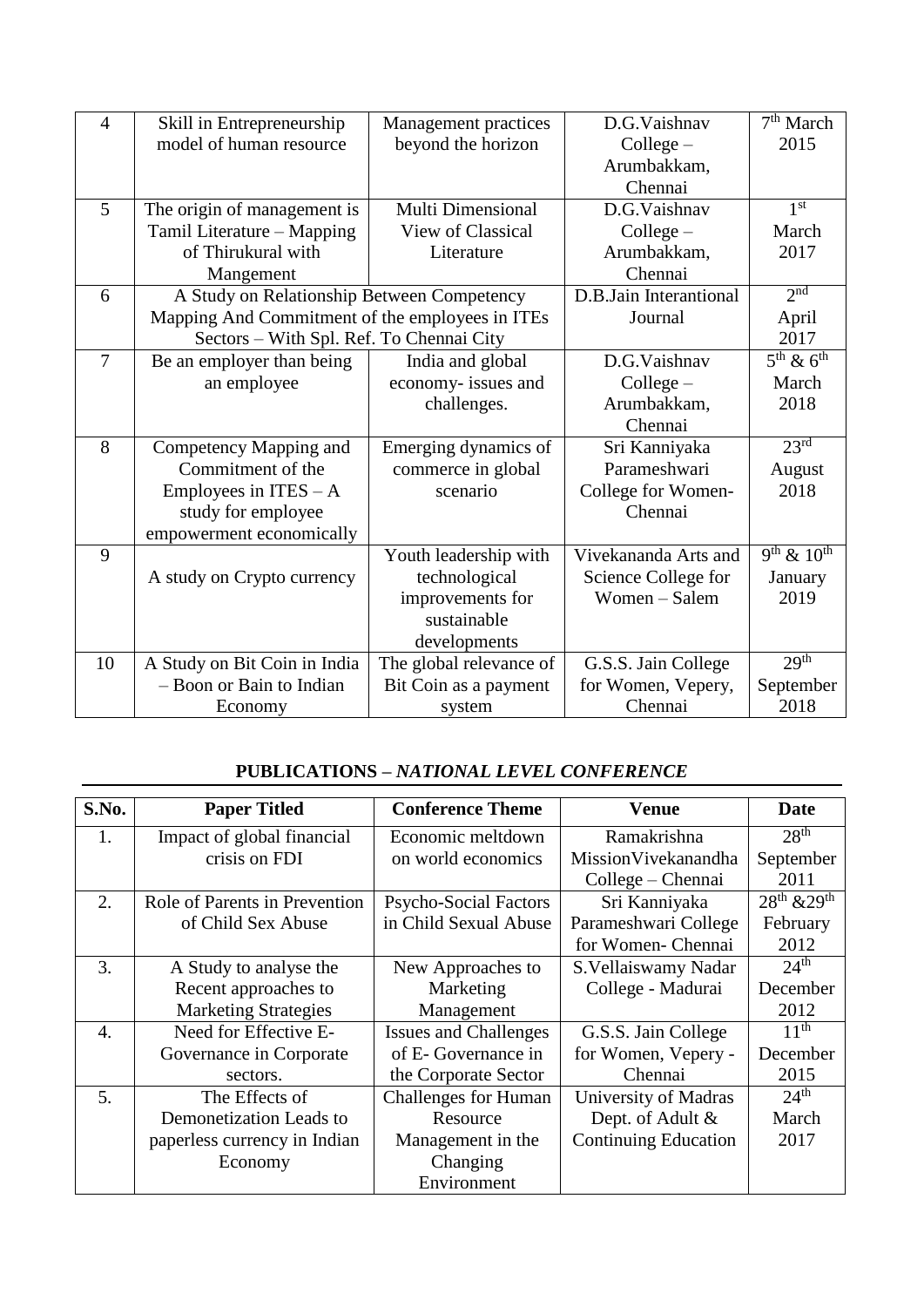| 6 | Competency and the           | <b>Challenges for Human</b> | University of Madras        | 24 <sup>th</sup> |
|---|------------------------------|-----------------------------|-----------------------------|------------------|
|   | Commitment of the cup        | Resource                    | Dept. of Adult &            | March            |
|   | bearer Crescendos the        | Management in the           | <b>Continuing Education</b> | 2017             |
|   | Compensation of the          | Changing                    |                             |                  |
|   | company                      | Environment                 |                             |                  |
|   | 'Role of Small Scale         | Sustainability and          | G.S.S. Jain College         | 11 <sup>th</sup> |
|   | Business in Developing the   | Transformation of           | for Women, Vepery,          | October          |
|   | Economy of India'            | <b>Small Business In</b>    | Chennai                     | 2017             |
|   | - Little Drops Make a Mighty | Inclusive Growth            |                             |                  |
|   | Ocean                        |                             |                             |                  |
|   |                              |                             |                             |                  |

#### **PUBLICATIONS –** *STATE LEVEL CONFERENCE*

| S.No. | <b>Paper Titled</b>      | <b>Conference Theme</b>   | Venue              | Date             |
|-------|--------------------------|---------------------------|--------------------|------------------|
|       | $CSR - A Tool$ to Create | <b>Nurturing Economic</b> | Sri Krishna Swamy  | 24 <sup>th</sup> |
|       | A Positive Brand Image   | Development through       | College For Women- | February         |
|       |                          | Corporate Social          | Chennai            | 2012             |
|       |                          | Responsibility            |                    |                  |

#### **GUEST LECTURES**

- ▶ 'Interaction Analysis in Communication' at Anna Adarsh College, Anna Nagar, Chennai 2011
- "Cleanliness and Good Health" for school students and NSS students at Thorappakkam , Chennai - 2011
- Vocation Guidance in Academics at A.A school, Koyembedu, Mar 2011'College Culture to Corporate Culture' at Sri Kanyaka Parameswari College for Woman, George Town, Chennai – 13<sup>th</sup> March 2013
- 'Cognitive Thinking' at Sri Kanyaka Parameswari College for Woman, George Town, Chennai  $-27<sup>th</sup>$  Sep 2013
- 'Mantras of Management' at SNDB Vaishnav College, Chrompet, Chennai. 2013
- Seminar on 'Stock Market' at Sri Kanyaka Parameswari College for Woman, George Town, Chennai – 30 Dec 2015
- 'EQ vs. IQ' for CADO FIESTA NCC Students at the Tamil Nadu Dr.Ambedkar Law University – 2016.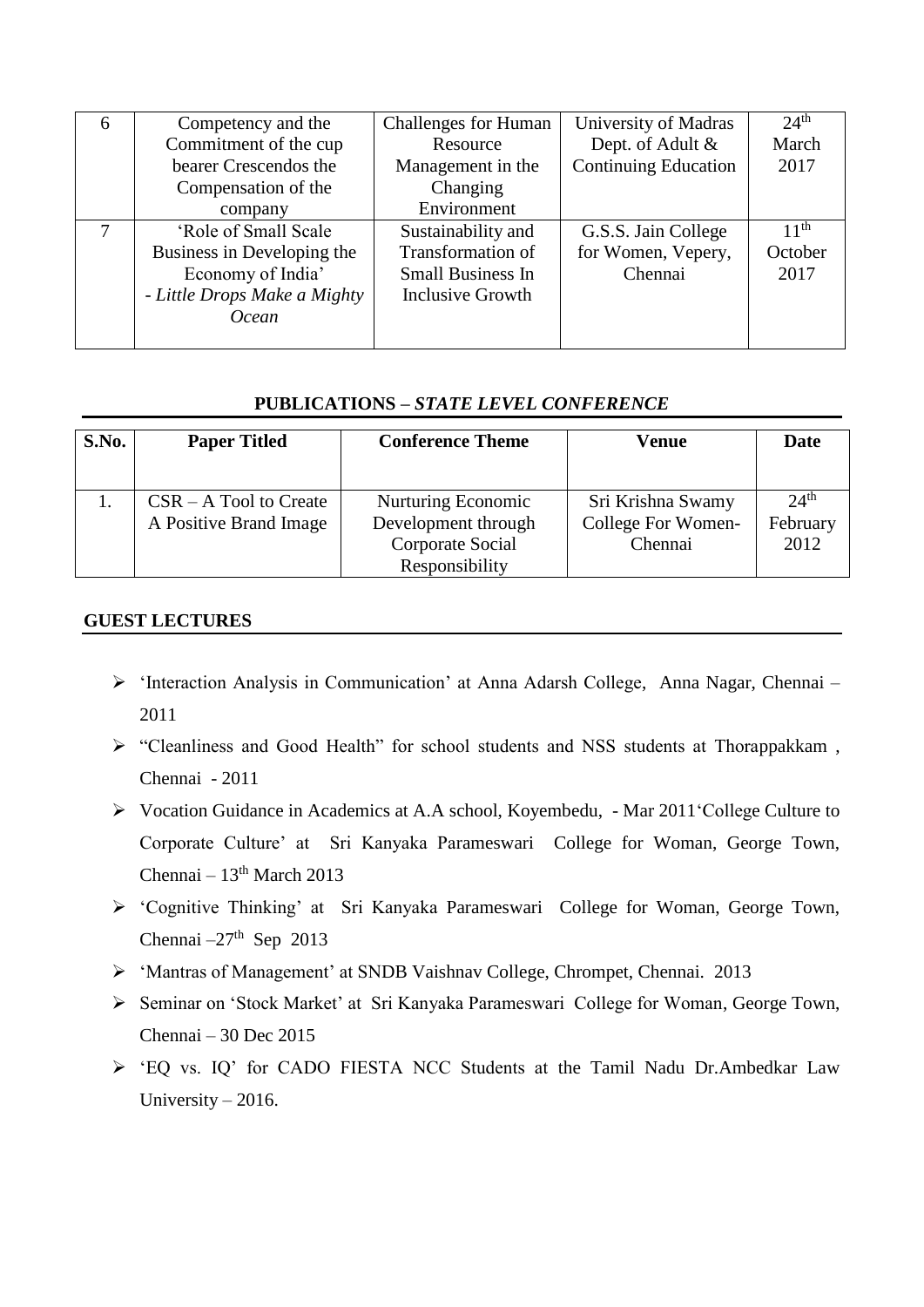- $\triangleright$  "Go-green Importance of environment and the need to safeguard green for future" Rural Development Special Camp, NSS D.G.Vaishnav college – at Koladi Village , Thiruverkadu 5 th April 201
- Addressed MBA Students to highlight the importance of KSA- Knowledge Skill Attitude (Cognitive Thinking) organized by placement cell at Dr. MGR Education and Research Institute, Adayalampattu, Chennai
- $\triangleright$  How to handle the exam fear for 10 and  $+2$  students at SKDJ Government School, Thiruverkadu – Feb 2017.
- Presidential address on "Healthy living and Food Habits" at St. Theresa Mat. Hr. Sec. School , Mannurpet, Chennai on 12 Jan 2018
- Presidential Address On "Art And Culture" at Shiva Nrittam A Temple of Dance, P.S.D. Auditorium, Mylapore, Chennai – 1 st Sep 2018
- Guest lecturers delivered on Behavior Modification Techniques and Study Skill Development at Soka Ikeda College, Kallikuppam, Chennai, in Oct 2018
- Addressed UG students for creating an awareness on usage of plastics and to avoid the restricted plastic items At MGR Education and Research Institute – Jan 2019

#### **AS A PROJECT DIRECTOR**

#### *Completed 3 Funded Projects*

- **Prayanam (Hand Book)** Destination to D.G.V.C. Steps taken to help the student to reach D.G.Vaishnav College, by providing the available bus routes for the students from their residence. (2010-11)
- **Intern Pedia (Directory)** The purpose of the project was to help the Arts & Commerce students in finding companies for their internship in Chennai city. (2011-12)
- **Wheels of fire (Short Film)**  To initiate a Need, Necessity & Importance of riding the Bike Safely (2014-15)

#### **AS AN ORGANISER/ CO-ORDINATOR**

**Appointed as a Presiding Officer by District Election Officer and Commissioner, Corporation of Chennai to perform polling duty for Chennai Corporation Local Body Elections – 2011 at Govt. Hr. Sec. School, Arumbakkam, Chennai.**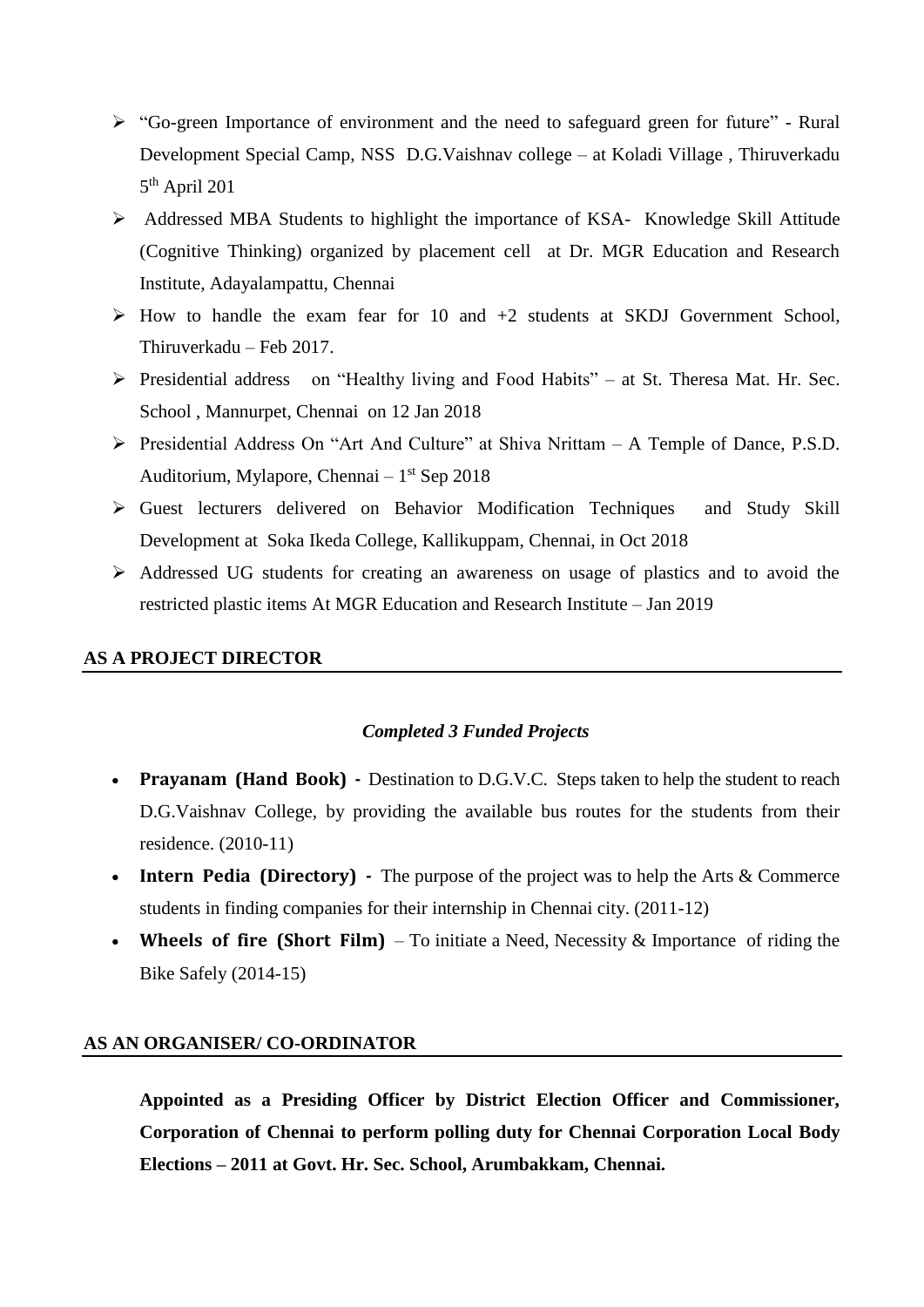- Organized a Regional Level Seminar on "Entrepreneurial Development" at D.G.Vaishnav College,  $6<sup>th</sup>$  Oct 2012.
- Served as an Exam Committee Member in Conducting the Semester Exams at D.G.Vaishnav College for 7 years
- Serving as a member in Discipline Committee to Maintain the discipline of students inside the college premises
- Serving as a Coordinator of Convocation Programs for the past 6 years.
- Organized a Workshop on 'Class Room to Board Room' for BBA, D.G.Vaishnav College 19th Dec 2012
- Organized International Conference associated with Glow Plus Training Academy at D.G.Vaishnav College.
- Co-ordinated an event organized by Thanthi Tv 'Anything for India ' on  $68<sup>th</sup>$  Independence Day August 2015
- Coordinated the state level sports meet held at D.G.Vaishnav College 2016
- Organized a Seminar on GST for BBA at D.G. Vaishnav College. Oct 2018.
- Organized V-Bazaar 2018 To inculcate the Entrepreneurial Skills among Students. The Total foot fall was recorded to be 10,125 inclusive of other college students & public.
- Organized a talk show on Liberty to Excel Freedom @72, an Interactive Session (Panel Discussion) 200 students among all the departments participated and had a discussion which was moderated by Hariharen – Journalist Thanthi TV, 24 August 2018
- Coordinating the cultural program of the college Vaishnav Sangam at D.G.Vaishnav College. March 2019
- Coordinating Synergy Department event at D.G.Vaishnav College, Since 2010

#### **UNIVERSITY SERVICE**

- Appointed as an Examiner (Evaluation) for BBA Board, University of Madras, Evaluators Code UBBA150, Since 2008.
- $\triangleright$  Serving as an Examiner (Question Paper Setting / Evaluator) for various Autonomous Colleges all over Tamil Nadu, Such as D.G. Vaishanv College, MOP Vaishnav College, Chennai, Dr. G. R. Dhamodharan University Coimbatore, Women's Christian College, Chennai,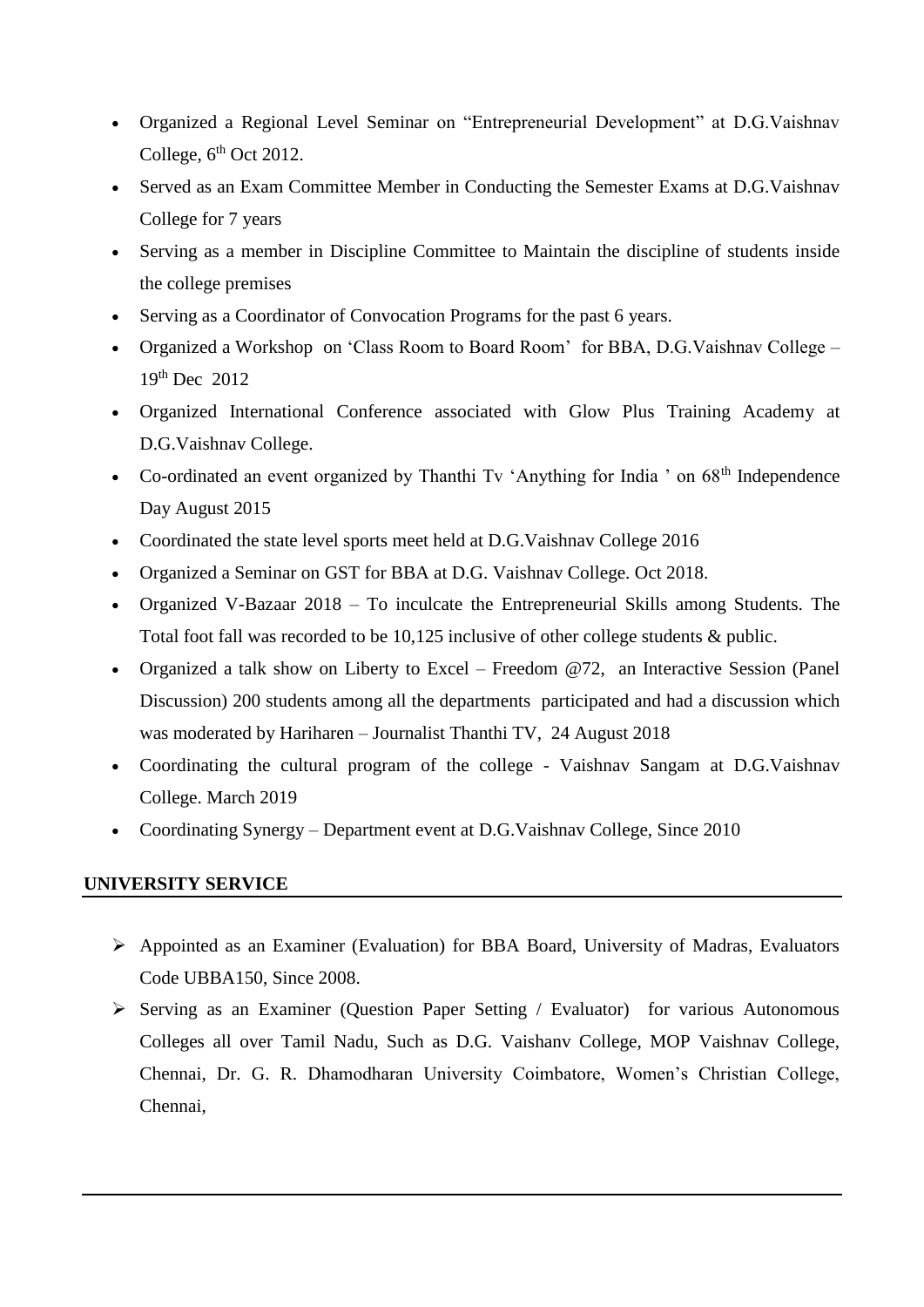## **AS A PARTICIPANT AT CONFERENCES/ SEMINARS/WORKSHOPS/FDP**

| S.             | Conference /                   | Topic                                                                          | Venue                                              | Date                                |
|----------------|--------------------------------|--------------------------------------------------------------------------------|----------------------------------------------------|-------------------------------------|
| No             | Seminar/Meet                   |                                                                                |                                                    | $2nd$ & $3rd$                       |
| $\mathbf{1}$   | Workshop                       | Training Program on E-Governance                                               | ICT<br>Acadamy<br>of                               |                                     |
|                |                                | University Grants<br>Commission<br>&                                           | TamilNadu,<br>Perangudi,                           | March                               |
|                |                                | University of Madras                                                           | Chennai                                            | 2010<br>$\overline{12^{th}}$        |
| $\overline{2}$ | <b>FDP</b>                     | <b>Faculty Development Program</b>                                             | FedUni                                             |                                     |
|                |                                |                                                                                | Federation<br>of                                   | September<br>2011                   |
|                | National                       |                                                                                | Universities, Chennai<br>UGC - Cordinated Cell     | $\overline{14^{th} \& 15^{th}}$     |
| 3              | Seminar                        | Research Methodology and Preparation                                           |                                                    | October                             |
|                |                                | of Project Proposal<br>(NARM2011)                                              | D.G.Vaishnav College<br>Chennai                    | 2011                                |
| $\overline{4}$ | Workshop                       | Workshop on Employability Skills                                               | <b>ICFAI</b> - Group                               | 23 <sup>rd</sup>                    |
|                |                                |                                                                                |                                                    | August                              |
|                |                                |                                                                                |                                                    | 2012                                |
| 5              | Seminar                        | E-Learning and UGC                                                             | Falcon Education Pvt.                              | 16 <sup>th</sup>                    |
|                |                                |                                                                                | Ltd., Chennai                                      | March                               |
|                |                                |                                                                                |                                                    | 2012                                |
| 6              | National                       | Cyber Law and Cyber Security                                                   | UGC - Cordinated Cell                              | 28 <sup>th</sup> & 29 <sup>th</sup> |
|                | Seminar                        | (NSCLS2012)                                                                    | D.G.Vaishnav College                               | September                           |
|                |                                |                                                                                | Chennai                                            | 2012                                |
| 7              | National                       | Contemporary Issues and Challenges in                                          | Dept. of Commerce                                  | $12^{th}$ & $13^{th}$               |
|                | Seminar                        | Advertising                                                                    | D.G.Vaishnav<br>College,                           | Dec                                 |
|                |                                |                                                                                | Chennai                                            | 2012                                |
| 8              | Event                          | Graphics and Web Designing                                                     | Animation<br>$\&$<br>Arena                         | March                               |
|                |                                |                                                                                | D.G.Vaishnav College                               | 2013                                |
|                |                                |                                                                                |                                                    |                                     |
| 9              | ED - Meet                      | Not to Survive but to Niche                                                    | Shri<br>Krishnaswamy                               | 5 <sup>th</sup>                     |
|                |                                |                                                                                | College, Chennai                                   | March                               |
|                |                                |                                                                                |                                                    | 2013                                |
| 10             | <b>FDP</b>                     | <b>Faculty Development Program</b>                                             | ITM - Business School                              | 22 <sup>nd</sup>                    |
|                |                                |                                                                                | (Institute for Technology                          | March                               |
|                |                                |                                                                                | & Management) Chennai                              | 2013                                |
| 11             | Workshop                       | The Companies Act 2013 $&$ Emerging                                            | The Institute of Company                           | 14 <sup>th</sup>                    |
|                |                                | <b>Capital Markets</b>                                                         | Secretaries of India -                             | December                            |
|                |                                |                                                                                | <b>ICSI</b>                                        | 2014                                |
|                |                                |                                                                                | <b>ICSI- SIRC Chennai</b>                          | $15^{\text{th}}$                    |
| 12             | <b>State Level</b><br>Workshop | Quality Initiatives in<br>Testing<br>and<br>Evaluation Techiniques in Commerce | <b>IQAC</b><br>$-Cell$<br>D.G.Vaishnav<br>College, | Februvary                           |
|                |                                |                                                                                | Chennai                                            | 2014                                |
| 13             | National                       | and Management<br>Shipping your future- Entrepreneurship                       | St. Britto's College                               | 7 <sup>th</sup>                     |
|                | Seminar                        | Employement Oppourtunities<br>$\&$<br>in                                       | Adambakkam                                         | March                               |
|                |                                | Logistics VIGIL'14                                                             | Chennai                                            | 2014                                |
| 14             | Panel                          | <b>Budget</b><br>Indian<br>2014-15<br>and<br>its                               | PG & Research Dept. of                             | 25 <sup>th</sup>                    |
|                | Discussion                     | <b>Economic Priorities</b>                                                     | Economics                                          | July                                |
|                |                                |                                                                                | D.G.Vaishnav College,                              | 2014                                |
|                |                                |                                                                                |                                                    |                                     |